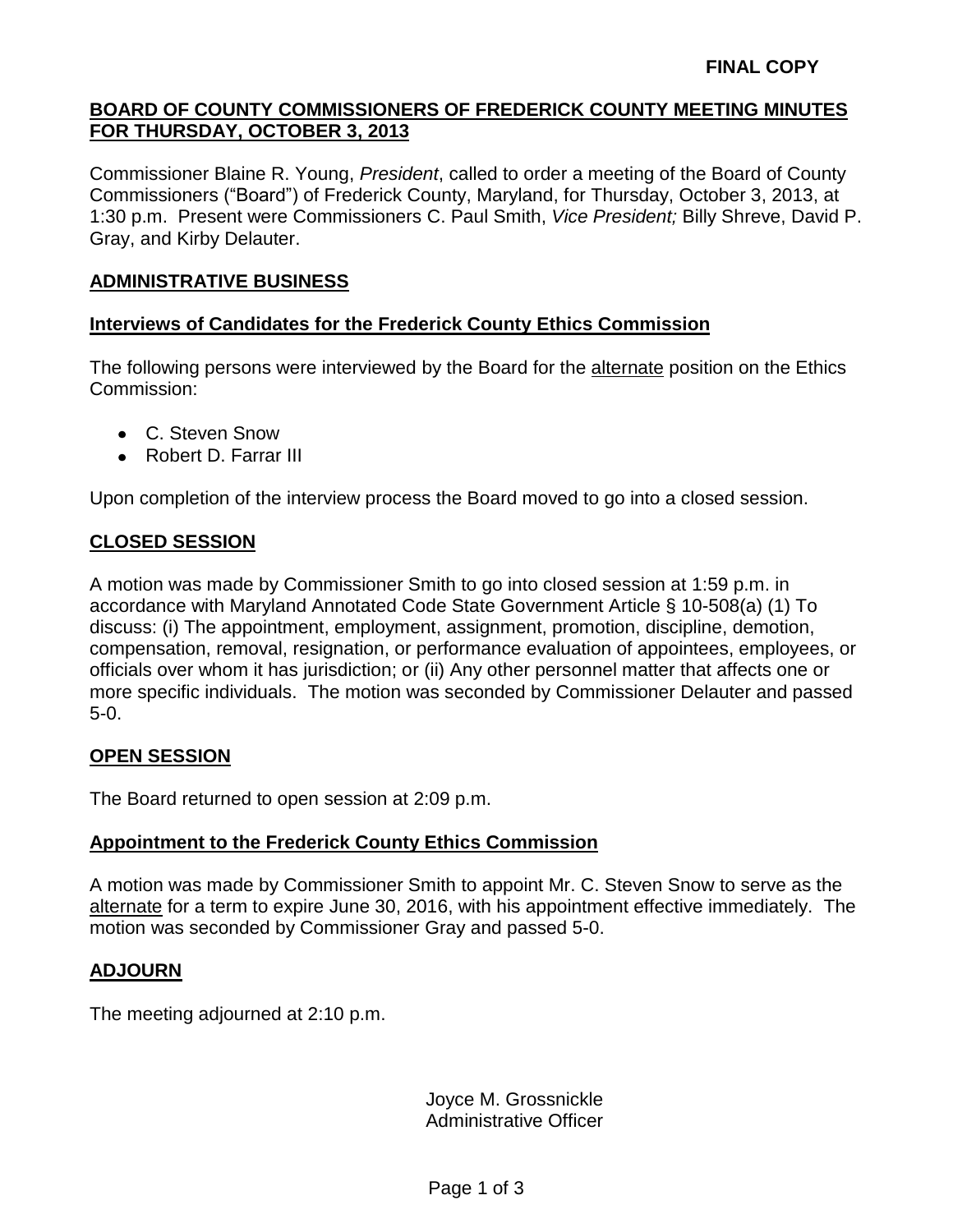### **BOARD OF COUNTY COMMISSIONERS OF FREDERICK COUNTY MEETING MINUTES FOR THURSDAY, OCTOBER 3, 2013**

#### **FORM OF STATEMENT FOR CLOSING THE MEETING OF THURSDAY, OCTOBER 3, 2013**

# **STATUTORY AUTHORITY TO CLOSE SESSION**

#### **State Government Article §10-508(a)**

To discuss: (i) The appointment, employment, assignment, promotion, discipline, demotion, compensation, removal, resignation, or performance evaluation of appointees, employees, or officials over whom it has jurisdiction; or (ii) Any other personnel matter that affects one or more specific individuals.

### **Motion:**

A motion was made by Commissioner Smith to go into closed session at 1:59 p.m. in accordance with Maryland Annotated Code State Government Article § 10-508(a) (1) To discuss: (i) The appointment, employment, assignment, promotion, discipline, demotion, compensation, removal, resignation, or performance evaluation of appointees, employees, or officials over whom it has jurisdiction; or (ii) Any other personnel matter that affects one or more specific individuals. The motion was seconded by Commissioner Delauter and passed 5-0.

#### **Time and Location:**

1:59 p.m. – Third Floor Meeting Room, Winchester Hall

#### **Topic for Discussion:**

To discuss the candidates for possible appointment to the Frederick County Ethics Commission.

> Joyce M. Grossnickle Administrative Officer